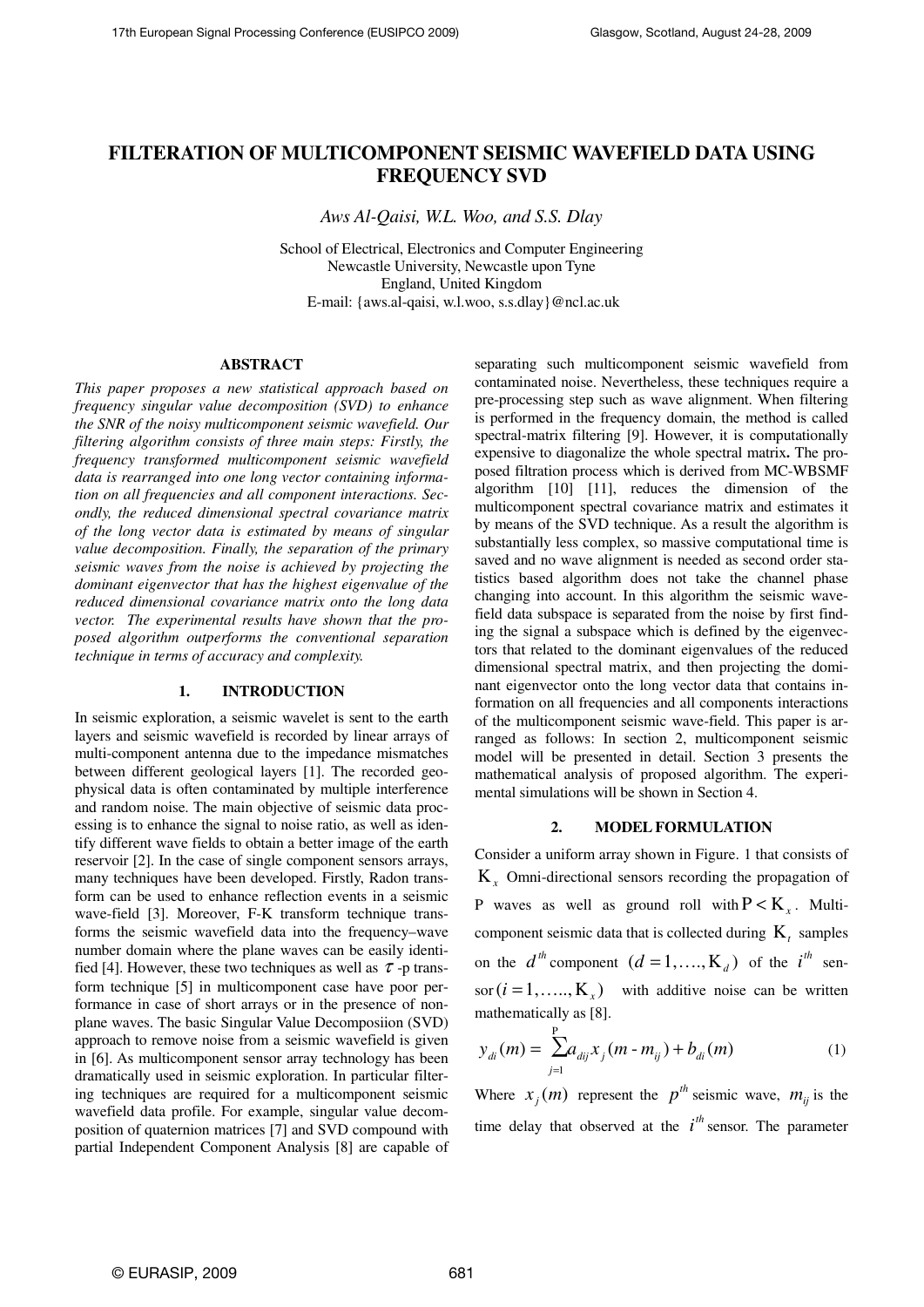$a_{di}$  is the attenuation of the  $p^{th}$  wave on the  $d^{th}$  component of the  $i^{th}$  sensor and  $b_{di}(m)$  is uncorrelated white Gaussian noise.



Figure 1-recording the seismic wavefield using a linear multicomponent geophones array

Therefore, the multicomponent seismic data sets that shown in Figure. 2 can be represented as  $Y_T \in E^{K_d \times K_x \times K_t}$ 



Figure 2- Multi-component wave-field seismic data set

By applying the Fourier transform to equation (2), the multicomponent seismic model can be represented as a set of instantaneous mixture of traces.

$$
\mathbf{Y}_{\equiv} = FT\{\mathbf{Y}_{\mathrm{T}}\} \in \mathbf{d}^{m} \tag{3}
$$

Where,  $m = K_d K_x K_f$  and  $K_f$  is number of frequency bins. Hence, the available information in equation (3) can be rearranged in the long vector as follow [10]:

$$
\mathbf{y} = [\mathbf{h}(f_1)^T \dots \mathbf{h}(f_{K_f})^T, \mathbf{v}(f_1)^T \dots \mathbf{v}(f_{K_f})^T, \mathbf{z}(f_1)^T \dots \mathbf{z}(f_{K_f})^T]^T \tag{4}
$$

Where,  $\mathbf{h}(f_{\kappa_f}), \mathbf{v}(f_{\kappa_f}), \mathbf{z}(f_{\kappa_f})$  are vectors of size  $(\mathbf{K}_x)$ , which correspond to the  $f<sup>th</sup>$  frequency bin of the signals received on each of the  $K<sub>x</sub>$  sensors, respectively, on components  $H, V, Z$  that corresponds to the polarization state of the sources  $P$ . The long vector that contains all the frequency bins on all the sensors for each component can be written as:

$$
\mathbf{y}_{\hookrightarrow} = \mathbf{X}_{\hookrightarrow} \mathbf{a} + \mathbf{b}_{\hookrightarrow} \tag{5}
$$
\n
$$
\mathbf{y}_{(m \times 1)} = \mathbf{X}_{\infty} \mathbf{a} + \mathbf{b}_{\infty}
$$

Where,

- I. The vector  $\mathbf{a} = [a_1, a_2, \dots, a_p]^T$  corresponds to the random wave amplitude
- II. **b** is the noise vector .
- III.  $\mathbf{X} = [\mathbf{x}_1 \dots \mathbf{x}_p \dots \mathbf{x}_P]$  with  $p = 1, \dots, P$

Where, 
$$
\mathbf{x}_p = \begin{bmatrix} \frac{x_p}{\alpha_p e^{j\varphi_p} x_p} \\ \frac{\beta_p}{\beta_p e^{j\psi_p} x_p} \end{bmatrix} = \begin{bmatrix} 1 \\ \alpha_p e^{j\varphi_p} \\ \beta_p e^{j\psi_p} \end{bmatrix} \otimes \mathbf{x}_p
$$
 (6)  
\nSince,  $\mathbf{x}_p = \begin{bmatrix} \mathbf{c}(\theta_p, f_{K_1}) & 0 & 0 \\ 0 & \ddots & 0 \\ 0 & 0 & \mathbf{c}(\theta_p, f_{K_f}) \end{bmatrix} \mathbf{w}_p(f)$  (7)  
\n  
\nWhere,  $\mathbf{c}(\theta_p, f_{K_f}) = \begin{bmatrix} e^{j2\pi f_{K_f} \tau_1(\theta_p)} \\ \vdots \\ e^{j2\pi f_{K_f} \tau_i(\theta_p)} \\ \vdots \\ e^{j2\pi f_{K_f} \tau_{K_s}(\theta_p)} \end{bmatrix}$  (8)

Then the  $\mathbf{X}_P$  vector can be represented using the Kronecker product as follows:

$$
\mathbf{x}_{\mathrm{p}} = \left( \begin{bmatrix} 1 \\ \alpha_{p} e^{j\varphi_{p}} \\ \beta_{p} e^{j\psi_{p}} \end{bmatrix} \otimes \mathbf{C}(\theta_{p}, f_{K_{f}}) \right) (1 \otimes \mathbf{w}_{p}(f)) \qquad (9)
$$

It can be shown from the above equations that the matrix **X** contains the information about the seismic primary waves and is characterized by

- i. The direction of arrival, of the seismic source  $(\theta_p)$ .
- ii. The time of propagation between the source and the reference antenna  $(\tau_{K_x})$ .
- iii. The attenuation factor  $(\alpha_p, \beta_p)$ .
- iv. The parameters  $(\varphi_p, \psi_p)$ , which describe the change of phases between  $H, V, Z$  components.
- v. The emitted seismic wavelet vector  $\mathbf{w}_p(f)$ .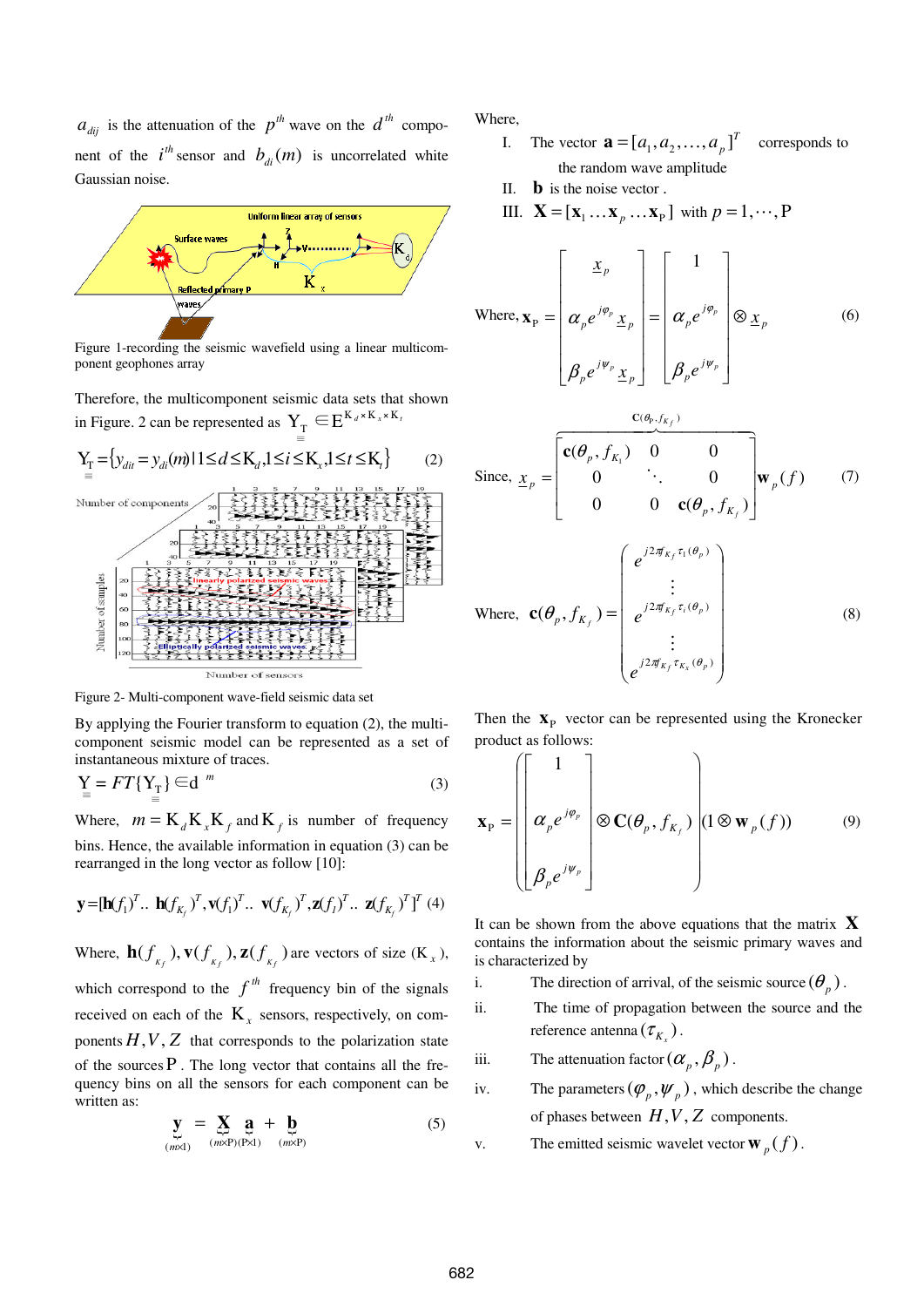#### **3. PROPOSED FILTERING TECHNIQUE**

All frequencies interactions between different components of directional sensors can be stated in a multi-component covariance a spectral matrix defined by

$$
\mathbf{E} = E\{\mathbf{y}\mathbf{y}^{\mathrm{H}}\}\tag{10}
$$

Matrix **E** has dimensions  $(m \times m)$ , where *E* is expectation operator and  $H$  is the transpose conjugate operation.Therefore; the presented multi-component covariance spectral matrix is composed of  $(K_d K_f)^2$  blocks of dimension  $K_{x}K_{x}$ . Every block characterizes the correlation between various directional components for the received waves on all sensors at different frequencies. So the structure of the covariance matrix can be expressed in the following way [12].

$$
\mathbf{E} = \begin{pmatrix} \mathbf{E}_{H,H} & \mathbf{E}_{H,V} & \mathbf{E}_{H,Z} \\ \mathbf{E}_{V,H} & \mathbf{E}_{V,V} & \mathbf{E}_{V,Z} \\ \mathbf{E}_{Z,H} & \mathbf{E}_{Z,V} & \mathbf{E}_{Z,Z} \end{pmatrix}
$$
(11)

The component blocks  $\mathbf{E}_{H,H}$ ,  $\mathbf{E}_{V,V}$ ,  $\mathbf{E}_{Z,Z}$  represent the correlation between each component with it self. With the aim of precise sources de-correlation from noise, jointly spatial and frequency smoothing operator  $N_s$  and  $N_f$  can be applied to perform an estimation of noninvertible unity rank spectral covariance matrix [13] [14].

$$
\sum_{i=1}^{\hat{m}} \sum_{n_s=1}^{2N_s+1} \sum_{n_f=1}^{2N_f+1} \sum_{n_s,n_f}^{2N_{r,s,n_f}} \mathbf{y}_{n_s,n_f}^H
$$
\n(12)

$$
N = (2N_s + 1)(2N_f + 1)
$$
\n(13)

Where the long vector  $\mathbf{y}_{n_s,n_f}$  corresponds to a concatenation of seismic waves received on the  $n_s^{th}$  sub array and  $n_f^{th}$  sub band respectively. According to Figure. 3, it is computationally expensive to diagonalize the whole estimated spectral covariance matrix **E** of dimension  $(G \times G)$  where, ∧  $G = K_d \times (K_x - 2N_s) \times K_f$  [11].



Figure 3- multicomponent spectral covariance matrix

For that reason, a new matrix **R** of size  $(G \times N)$  that contains concatenated long-vectors resultant from the spatial and frequency smoothing can be proposed as [14].

$$
\mathbf{R} = \begin{bmatrix} \vdots & \vdots & \vdots & \vdots \\ \mathbf{y}_{1,1} & \cdots & \mathbf{y}_{2N_s+1,1} & \cdots & \mathbf{y}_{1,2N_f+1} & \cdots & \mathbf{y}_{2N_s+1,2N_f+1} \\ \vdots & \vdots & \vdots & \vdots & \vdots \end{bmatrix} (14)
$$

The frequency singular value decomposition of  $\bf{R}$  matrix is

$$
\mathbf{R} = \mathbf{U} \mathbf{\Lambda} \mathbf{\Lambda}^H = \mathbf{U} \begin{bmatrix} \sqrt{\delta_1} & 0 & 0 \\ 0 & \ddots & 0 \\ 0 & 0 & \sqrt{\delta_N} \\ 0 & \cdots & 0 \\ \vdots & & \vdots \\ 0 & \cdots & 0 \end{bmatrix} \mathbf{V}^H \qquad (15)
$$

Where  $\Lambda$  is a pseudo diagonal matrix that holds the singular values of matrix **R** noted by  $\sqrt{\delta_N}$  . **U** and  $V^H$  are orthonormal matrices that contain the left and right singular vectors in their columns. The complex computation of spectral matrix can be expressed as follow:

$$
\hat{\mathbf{E}}_1 = \mathbf{R} \mathbf{R}^H = \mathbf{U} \mathbf{\Lambda} \mathbf{V}^H \mathbf{V} \mathbf{\Lambda}^H \mathbf{U}^H
$$
\n
$$
= \mathbf{U} \mathbf{\Lambda} \mathbf{\Lambda}^H \mathbf{U}^H
$$
\n(16)

Thus;

$$
\hat{\mathbf{E}}_1 = \mathbf{R} \mathbf{R}^H = \mathbf{U} \begin{bmatrix} \delta_1 & & & \\ & \ddots & & \\ & & \ddots & \\ 0 & & & \ddots & \\ & & & \ddots & \\ & & & & 0 \end{bmatrix} \mathbf{U}^H \quad (17)
$$

On the other hand, the significant reduction of computing the estimated spectral matrix can be derived as follow:

$$
\hat{\mathbf{E}}_2 = \mathbf{R}^H \mathbf{R} = \mathbf{V} \mathbf{\Lambda}^H \mathbf{U}^H \mathbf{U} \mathbf{\Lambda} \mathbf{V}^H
$$
\n
$$
= \mathbf{V} \mathbf{\Lambda}^H \mathbf{\Lambda} \mathbf{V}^H
$$
\nThus,  $\hat{\mathbf{E}}_2 = \mathbf{R}^H \mathbf{R} = \mathbf{V} \begin{bmatrix} \delta_1 & 0 \\ 0 & \ddots \\ 0 & \delta_N \end{bmatrix} \mathbf{V}^H$ \n(19)

From equations (14) to (19) the eigenvectors matrix  $\bf{U}$  of the reduced dimensional estimated spectral covariance matrix can now be expressed as:

$$
\mathbf{U} = \mathbf{R} \mathbf{V}^H \begin{bmatrix} \sqrt{\delta_1} & 0 & \cdots & 0 \\ 0 & \ddots & \ddots & \vdots \\ \vdots & \ddots & \ddots & 0 \\ 0 & \cdots & 0 & \sqrt{\delta_N} \end{bmatrix}
$$
(20)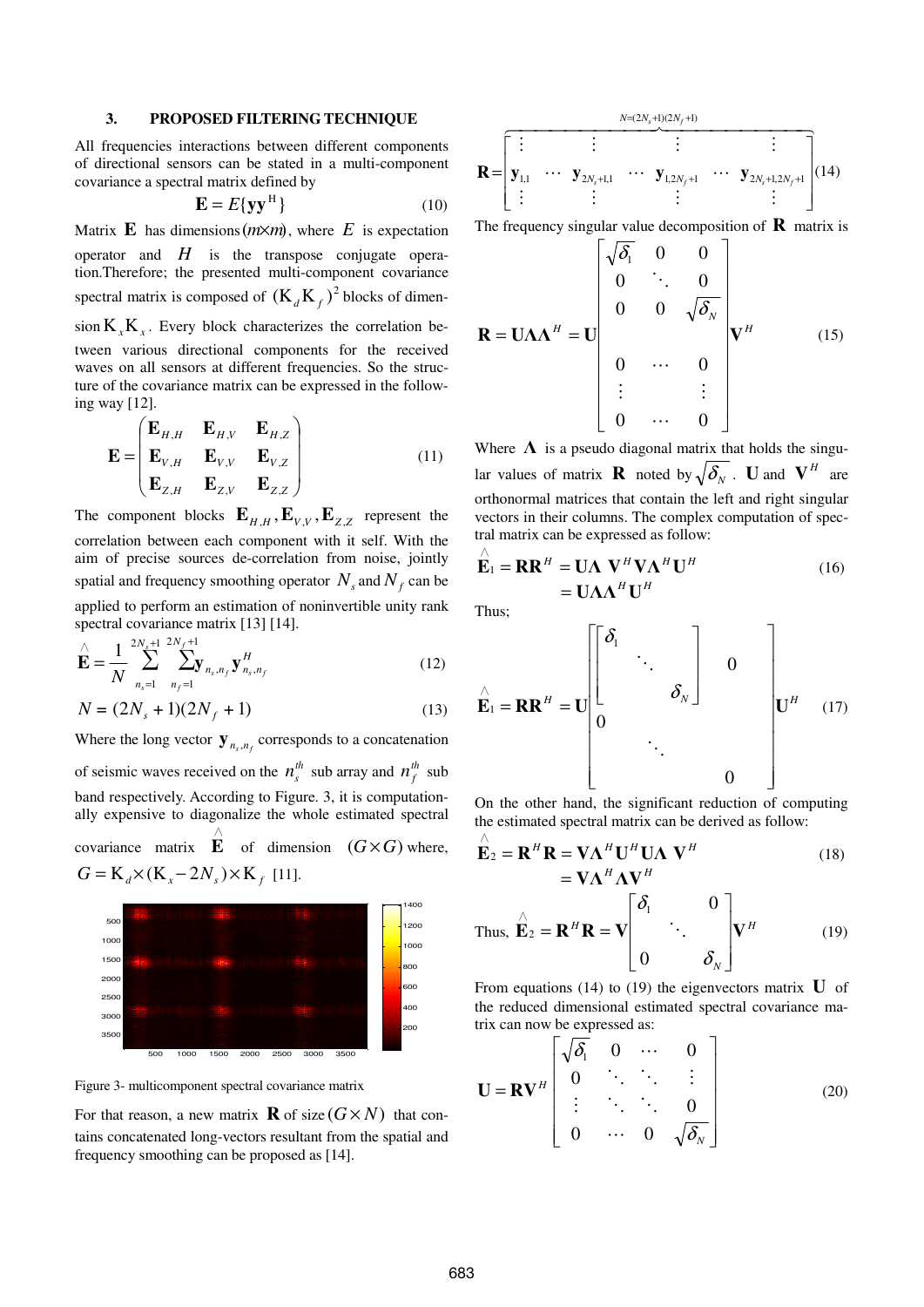As a result, the filtering step corresponds to an orthogonal projection of a long vector **y** onto the eigenvectors in **U** that have the highest eigenvalues.

$$
\mathbf{y}_{signal} = \sum_{i=1}^{P} \langle \mathbf{y}, \mathbf{u}_i \rangle \mathbf{u}_i = \sum_{i=1}^{P} \frac{\mathbf{u}_i^H \mathbf{y} \mathbf{u}_i}{\left\| \mathbf{u}_i \right\|_2^2}
$$
(21)

These eigenvectors corresponding to the signal subspace  $\mathbf{E}_x$  where the eigenvectors that have the lowest eigenvalues ∧

related to the noise subspace  $\mathbf{E}_b$ . ∧

$$
\hat{\mathbf{E}} = \hat{\mathbf{E}}_x + \hat{\mathbf{E}}_b
$$
\n
$$
= \mathbf{X} E[\mathbf{a} \mathbf{a}^H] \mathbf{X}^H + \sigma_b^2 \mathbf{I}
$$
\n
$$
= \sum_{i=1}^P \lambda_i \mathbf{u}_i \mathbf{u}_i^H + \sum_{i=P+1}^N \lambda_i \mathbf{u}_i \mathbf{u}_i^H
$$
\n
$$
\mathbf{W} \cdot \mathbf{u}_i = \sum_{i=1}^P \mathbf{S}_i \mathbf{S}_i \cdot \mathbf{I} \leq \mathbf{S}_i \leq \mathbf{N}
$$
\n(22)

With  $\lambda_i = \delta_i$  for  $1 \le i \le N$ 

Figure.4 shows the amplitude of 25 eigenvalues  $\lambda_{i=1,2,\dots,25}$  of the reduced dimensional covariance spectral matrix that related to the eigenvector matrix **U** in equation (20), as  $N = 25$  where  $(N_s = 2, N_f = 2)$ . According to this figure, it can be shown that the first four eigenvalues which have the highest amplitude corresponding to the signal subspace, where the last lowest 21 eigenvalue corresponding to the noise subspace.



Figure 4- Eigenvalues of estimated reduced dimension covariance spectral matrix

The last steps consist of firstly, rearranging the signal subspace long vector  $\mathbf{y}_{\text{signal}}$  into multicomponent form given in equation (2). Secondly, an inverse Fourier transform is applied into  $\sum_{\equiv \text{signal}} \in E^{K_d \times K_x \times K_y}$  $\sum_{j \equiv \text{signal}} \in E^{K_d \times K_x \times K_f}$  to change back to the time domain. In terms of complexity, the decomposition of reduced dimensional spectral covariance matrix  $\mathbf{E}_2$  of size ∧  $(N \times N)$  rather than the spectral covariance matrix  $\mathbf{E}_1$  of ∧ size  $(G \times G)$  where  $(G \gg N)$ , will dramatically decrease the computational processing power required for the spectral covariance matrix estimation. In our case this reduction is extremely vast as the estimated spectral covariance matrix size has been reduced from approximately  $(3700\times3700)$  to  $(25\times25)$ .

### **4. SIMULATION RESULT**

The proposed algorithm has been tested on a simulated wave-field seismic data which represents a multi-component array that is composed of 20 sensors, each of which is made up of three components. The first component relates to the geophone H, the second component to the geophone V, and the third component to the geophone Z. The recording time corresponds to 128 time samples. Two types of waves have been used, the first type linear polarization, the second type has elliptical polarization. Figure.5 shows the initial multicomponent seismic wave-field data set that is recorded on the *H*,*V* , *Z* components respectively. The signal to noise ratio is nearly equal for all components and is relatively low. Figure.6 represents the purely signal subspace part separated from the noise subspace by projecting the initial data on the eigenvectors that is related to the dominant Eigen values with a spatial and frequency smoothing order equal to two. The Hodogram of the initial multi-component seismic wave field data set is presented in Figure.7. It corresponds to the layout of the amplitude of one component such as (H) versus the amplitude of others components (V, Z) for all traces. Since the initial seismic data is extremely noisy, Figure .7 shows that it is not possible to distinguish the wave-field information on the Hodogram. Figure.8 shows that the proposed algorithm has an excellent capability of separating the noise from the seismic wavefield by recovering both the elliptical polarization of the first waves as well as the linear polarization of the second waves**.** As shown in Figure.9, four tests have been conducted to evaluate the performance of proposed algorithm. As a result the mean square error (MSE) for the proposed technique shows an improvement in accuracy of 38.02% over the SVD algorithmin [7]. Furthermore, the proposed algorithm provides an extreme improvement in terms of computing time saving by 45.8% over the wide band spectral matrix approach in [10].



Figure 5-Initial seismic wavefield data set that are recorded on linear array of three component antennas